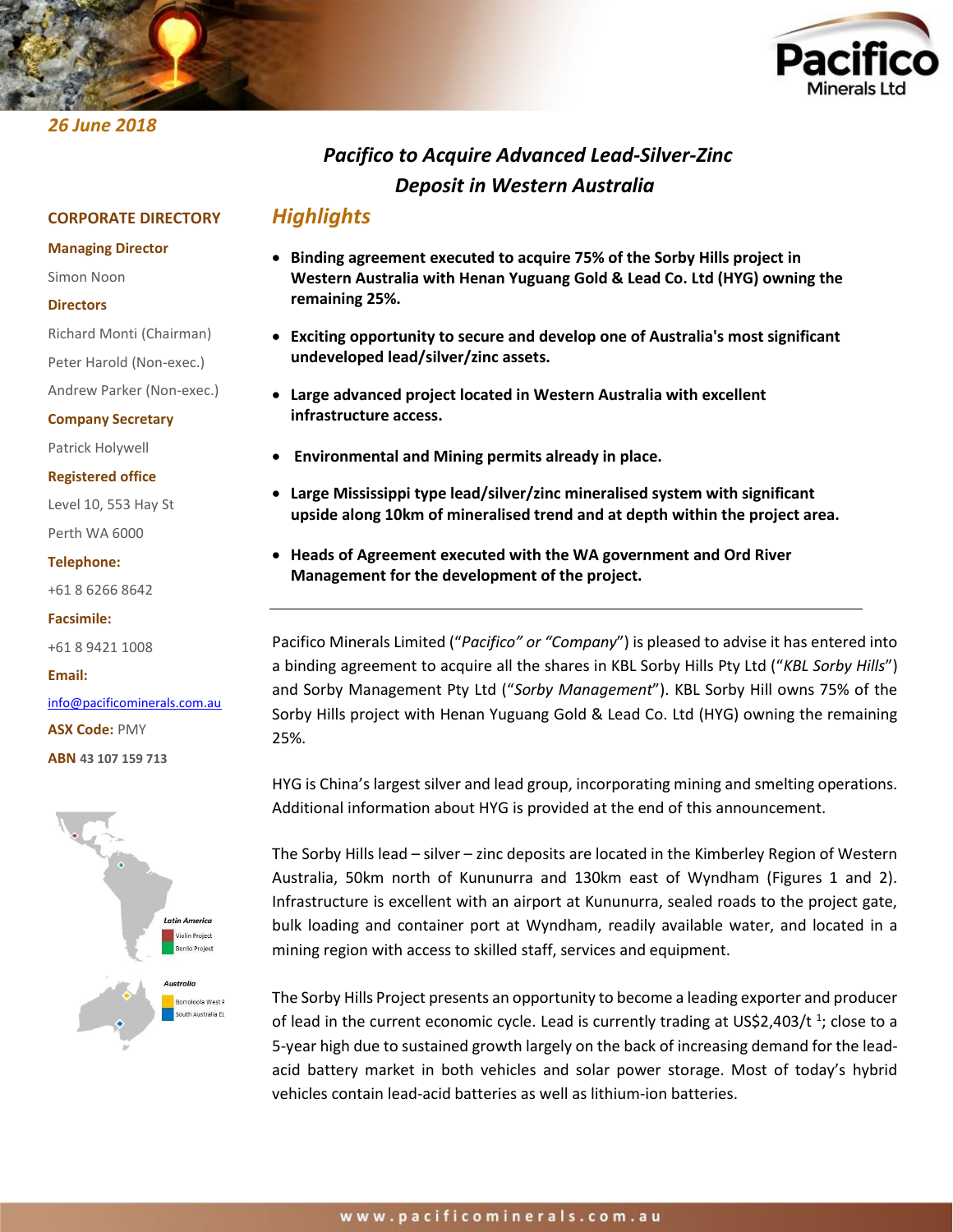

Silver prices are down (currently US\$16.22/oz) from recent highs (US\$21.28, July 2016) but are recovering<sup>1</sup>. The slowly improving market for silver is, again, largely due to the record growth in demand stemming from the increased use of solar panels, as well as from the high-tech auto industry, which has propelled a shift towards electrification powered by solar technologies.

Zinc prices have been rising steadily since January 2016 and are close to peak prices at about US\$3,044/t  $^1$ .



Figure 1: Sorby Hills Project Location

The Sorby Hills lead-silver-zinc deposit comprises several shallow mineralised bodies over a strike length of several kilometres (Figures 3 and 4). There is substantial exploration upside along strike and at depth. Initial mining is planned from a shallow open cut. Overburden at the D-E deposit consists of 17m of free digging and only 5m of transitional rock. The plant will be situated alongside the open cut allowing short haulage distances.

This geological style of deposit (Mississippi Valley type or MVT) typically has good metallurgy with high recoveries to concentrate. KBL Mining Ltd "KBL", the previous operator of the project, reported excellent lead and silver recoveries from metallurgical testwork of lead 91% and silver 87%  $^2$  (Refer to Appendix 2). A sphalerite recovery circuit could be considered to extract the zinc content.

Mine development could proceed rapidly, once the ore reserves and resources have been upgraded, due to the extensive work that has already been completed.

Regulatory risk is minimised with a Heads of Agreement executed with the WA Government and Ord River Managers<sup>2</sup>, and full environmental approval has been received for mining. The final outstanding required statutory step is the submission of a mining development plan.

*1 infomine Commodity Prices 21 June 2018, http://www.infomine.com/investment/metal-prices/ <sup>2</sup> KBL ASX Announcement 8 Apr 2014, https://www.asx.com.au/asxpdf/20140408/pdf/42nwcb8r9gnsyw.pdf*



*Figure 2: Position of Sorby Hills Project Relative to Kununurra and the Port at Wyndham*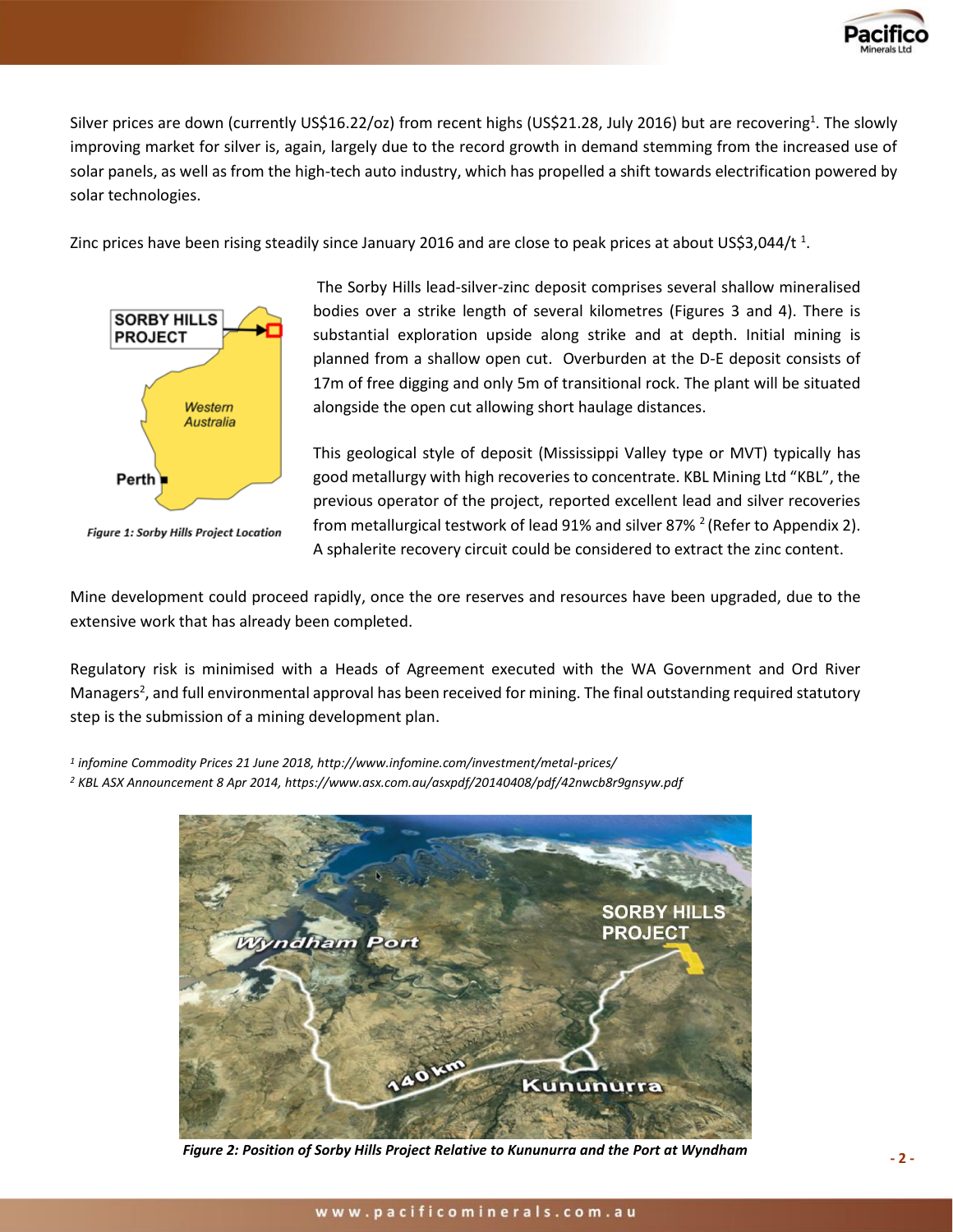

### **Resources<sup>1</sup>**

Sorby Management (for KBL) commissioned resource estimatesfor the Global Resource and D-E deposit at Sorby Hills in early 2011 based on historic (888 holes) and 2010 drill holes (99 holes). The 2010 drill program specifically targeted the D-E and C deposits to increase the confidence level of the Resource. A further program for resource and sterilisation drilling was completed in 2011. The mineral resources were estimated within constraining wireframes based on a lower cut-off grade of 1% Pb, with a minimum thickness of 2m. The resources are quoted for blocks with a grade of greater than 2.5% Pb. An updated resource estimate for the D-E deposits, including the 2011 drilling, was completed in 2013. The mineral resources for the D-E deposit were classified as Indicated and Inferred Resources based on confidence in the geological interpretation and continuity from the results of the drilling and exploration campaigns, drilling density and statistical confidence in the mineral resource estimate. The results have previously been reported under JORC 2004 by the previous owner (KBL).

### *JORC Code (2004) Mineral Resources\**

Global Inferred Resource - 16.7Mt at 52g/t Ag, 4.5% Pb & 0.7% Zn (2.5% cut-off)  $^{1}$ .

• Includes Indicated + Inferred Mineral Resources for the D-E deposit  $-2.7$ Mt at 61g/t Ag, 5.8%Pb, & 0.4%Zn (2.5% cut-off)<sup>1</sup>. Details are tabulated in Appendix 1.

### *JORC Code (2004) Ore Reserve\**

• Probable reserve for the D-E deposit only  $-$  2.4Mt at 54g/t Ag, 5.0%Pb (2% cut-off)<sup>1</sup>.

As indicated above the resources were reported under the 2004 JORC Code. Pacifico Minerals is satisfied as to the reliability of the information as presented. Further information, including modifying factors used in the reserve, is presented in Appendix 3.

#### *Cautionary statement:*

*the estimates of Mineral Resources or Ore Reserves are not reported in accordance with the JORC Code 2012; a Competent Person has not done sufficient work to classify the estimates of Mineral Resources or Ore Reserves in accordance with the JORC Code 2012; it is possible that following evaluation and/or further exploration work the currently reported estimates may materially change and hence will need to be reported afresh under and in accordance with the JORC Code 2012; that nothing has come to the attention of the acquirer that causes it to question the accuracy or reliability of the former owner's estimates; but the acquirer has not independently validated the former owner's estimates and therefore is not to be regarded as reporting, adopting or endorsing those estimates.*

*<sup>1</sup> KBL ASX Announcement 8 Apr 2014, https://www.asx.com.au/asxpdf/20140408/pdf/42nwcb8r9gnsyw.pdf*

### **Planned Work by Pacifico**

After due-diligence, Pacifico envisages the following 12-month pre-mining program:

- RC and diamond drilling, infill and extension drilling to improve confidence in and add to resources;
- The D, E and C areas will be moved to bankable feasibility stage;
- Report the Mineral Resource Estimate in compliance with the JORC Code (2012). Expand resources and convert resources to reserves;
- Studies to optimise mining and metallurgy;
- Prepare and submit final mining development applications; and
- Prepare project finance package.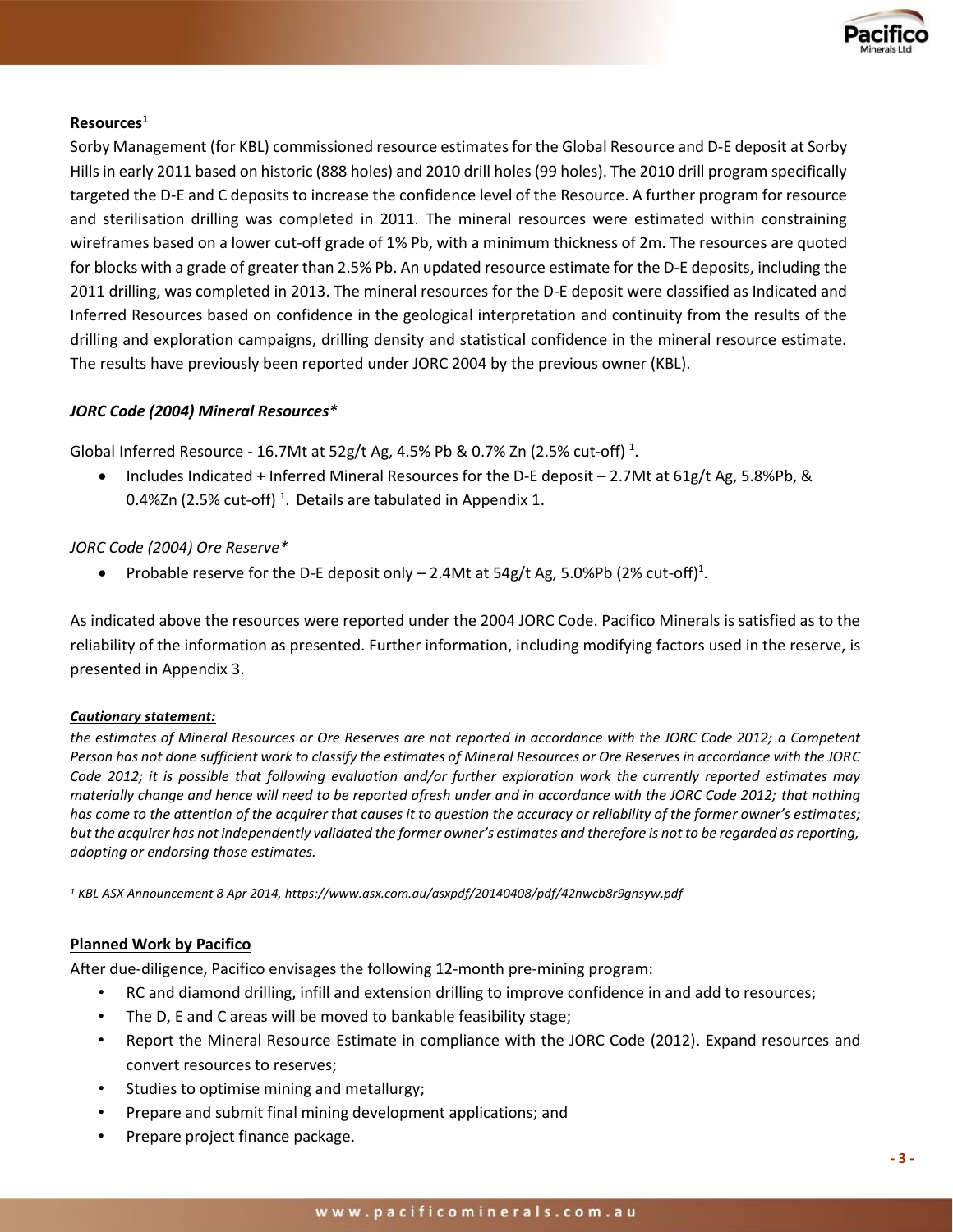

### **Terms of Agreement**

Pacifico has signed a Binding Terms Sheet with Quintana MH Holding Company ("*Vendor*") to obtain of all the shares in KBL Sorby Hills and Sorby Management. KBL Sorby Hill owns 75% of the Sorby Hills project with HYG owning the remaining 25%. Consideration is as follows:

- \$50,000 paid to complete due diligence within 30 days;
- \$50,000, Payable to extend due diligence period for a further 30 days;
- A\$2,500,000.00 in cash and A\$500,000 in shares in Pacifico at Completion. The value of the shares will be determined by the VWAP for the 15 days prior to Completion;
- A\$1,000,000.00 in cash 90 calendar days after Completion; and
- The grant of a 1% Net Smelter Royalty by KBL Sorby Hills to the Vendor.

#### **Conditions Precedent**

Completion of the Acquisition is subject to various conditions precedent, including but not limited to:

- Satisfactory completion of due diligence;
- Execution of a Sale and Purchase Agreement for the acquisition by Purchaser of the Shares;
- Execution of a Net Smelter Royalty Deed for the payment of a 1% NSR from KBL Sorby Hills to the Vendor; and
- Any necessary regulatory or shareholder approvals.

It is anticipated that completion shall occur in approximately 75 days.

#### **Project Funding**

Pacifico will be required to undertake a capital raising to raise additional funds for acquisition payments at completion (\$2.5M) and following completion (\$1M), as well as ongoing exploration and development. The quantum and pricing for that capital raising is yet to be finalised by the Board.



*Figure 3: Geological Map Sorby Hills Silver-Lead Project*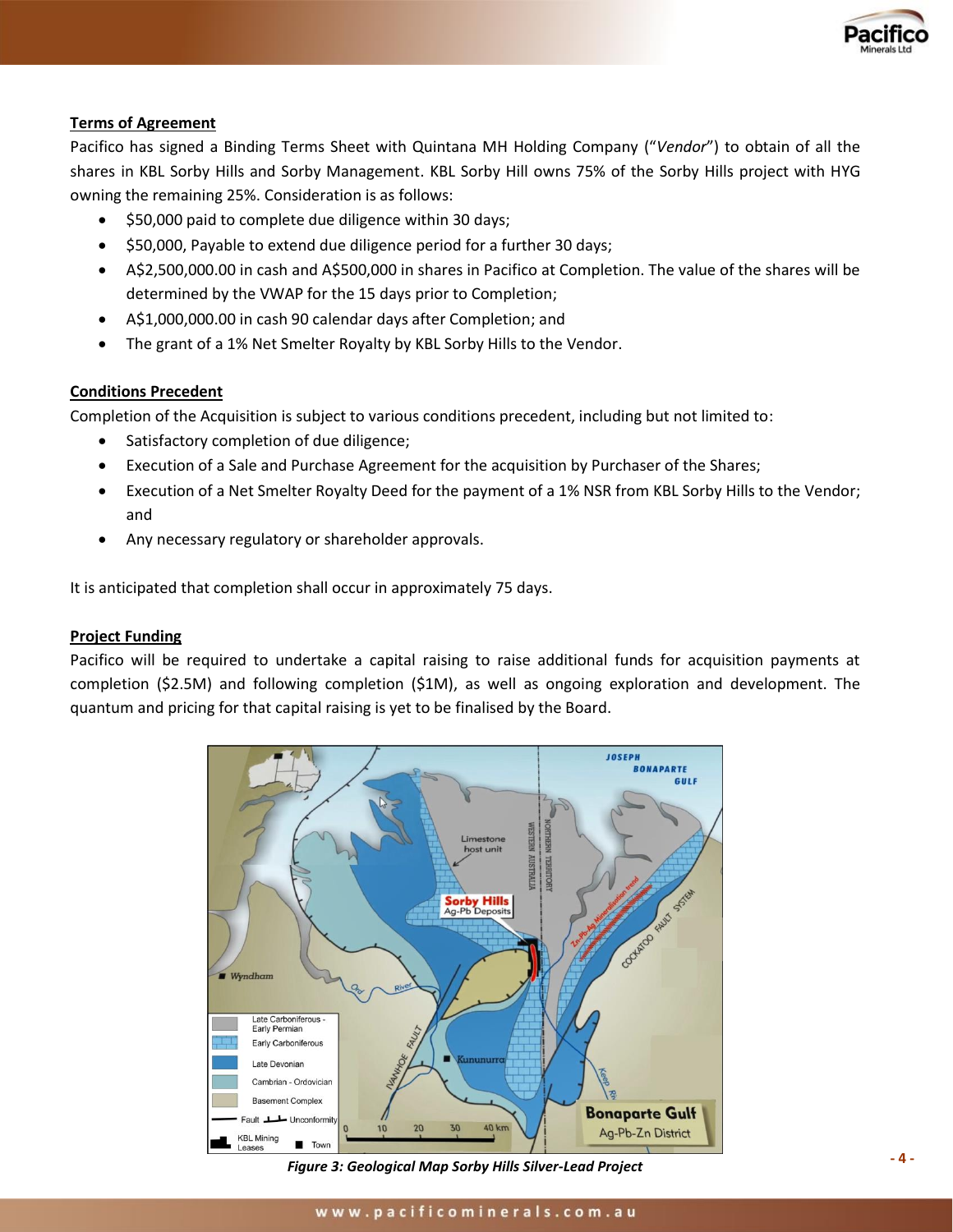



*Figure 4: Sorby Hills - Deposits Outline*<sup>1</sup>

<sup>1</sup> *KBL ASX Announcement 8 Apr 2014, https://www.asx.com.au/asxpdf/20140408/pdf/42nwcb8r9gnsyw.pdf*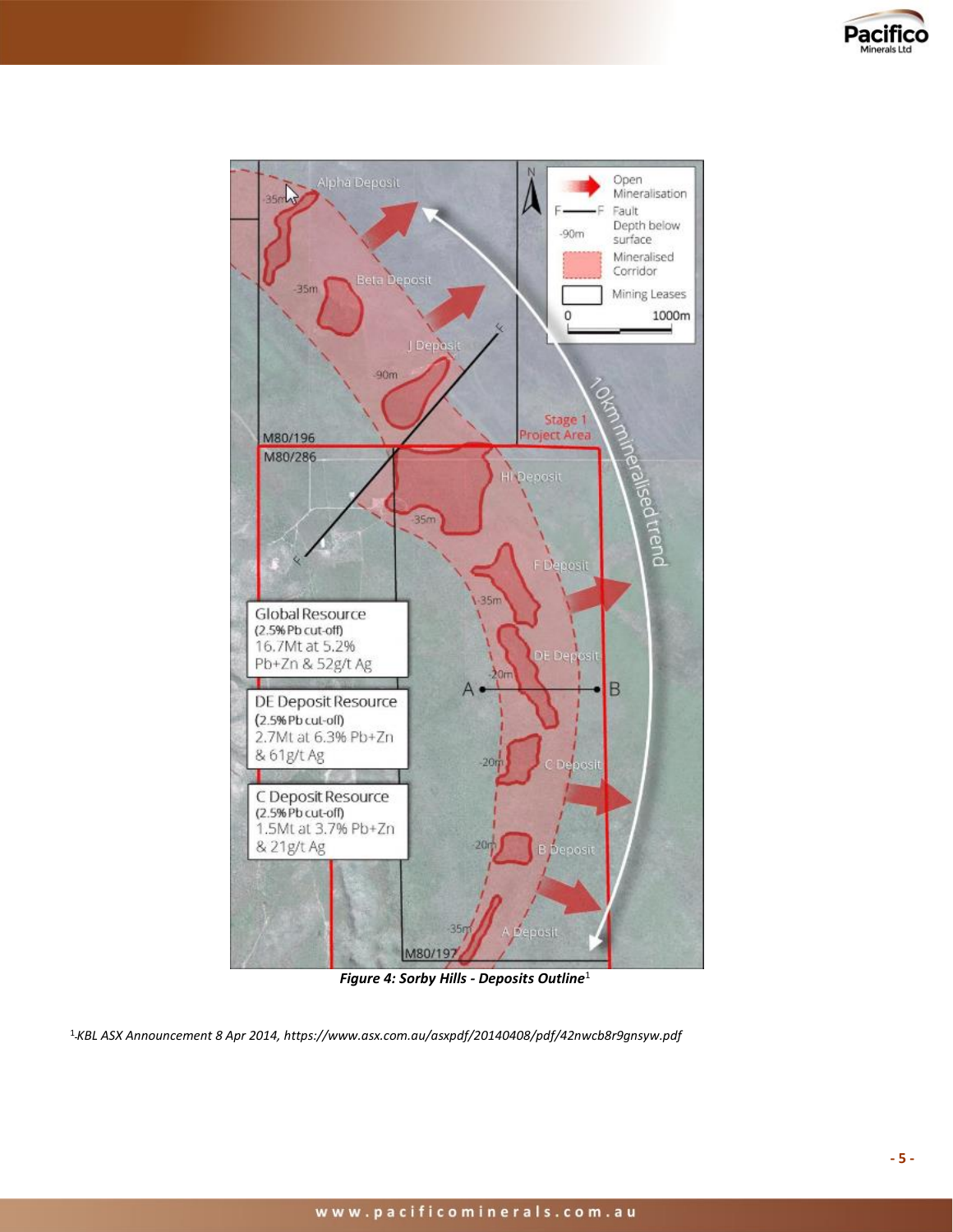



*Figure 5: Cross Section Through the High-Grade Core of the DE Deposit Combined with an Optimised Pit Shell Highlighting the Shallow Nature and Continuity of Mineralisation*<sup>1</sup>

<sup>1</sup> *KBL ASX Announcement 8 Apr 2014, https://www.asx.com.au/asxpdf/20140408/pdf/42nwcb8r9gnsyw.pdf* (Exploration results, including drill intersections, were reported previously by the former owner KBL – Refer to Appendix 2)

#### *For further information or to be added to our electronic mailing list please contact:*

Simon Noon (Managing Director) Phone: +61 (0)8 6266 8642 Email: [info@pacificominerals.com.au](mailto:info@pacificominerals.com.au)

#### *About Pacifico Minerals Ltd*

Pacifico Minerals Ltd ("*Pacifico*") (ASX: PMY) is a Western Australian based exploration company with interests Australia, Mexico and Colombia. In Australia the company is focussed on advancing the Borroloola West project in the Northern Territory. The Borroloola West Project covers an outstanding package of ground north-west of the McArthur River Mine (the world's largest producing zinc – lead mine) with high potential for the discovery of world class base metal deposits. Pacifico also has recently applied for ground prospective for cobalt and other 'battery metals' in South Australia. In Mexico Pacifico has recently acquired an option to purchase 100% interest in the Violin project which has high prospectivity for the development of a major gold-copper deposit. In Colombia the company is focussed on advancing its Berrio Gold Project which is situated in the southern part of the prolific Segovia Gold Belt.

#### *About Henan Yuguang Gold and Lead Co Ltd*

Henan Yuguang Gold and Lead Co., Ltd was established in 1957 by the government of Jiyan City which is in Henan Province in North China. In July 2002, HYG (exchange code: 600531) was listed on the Shanghai Stock Exchange (SSX). Current ownership is approximately 34.61% by Jiuan City. HYG is the largest lead smelting company and silver producer in China and has been among the Top 500 Chinese enterprises and Top 500 China manufacturing enterprises for the last five consecutive years. The main signature products produced by HYG are electrolytic lead,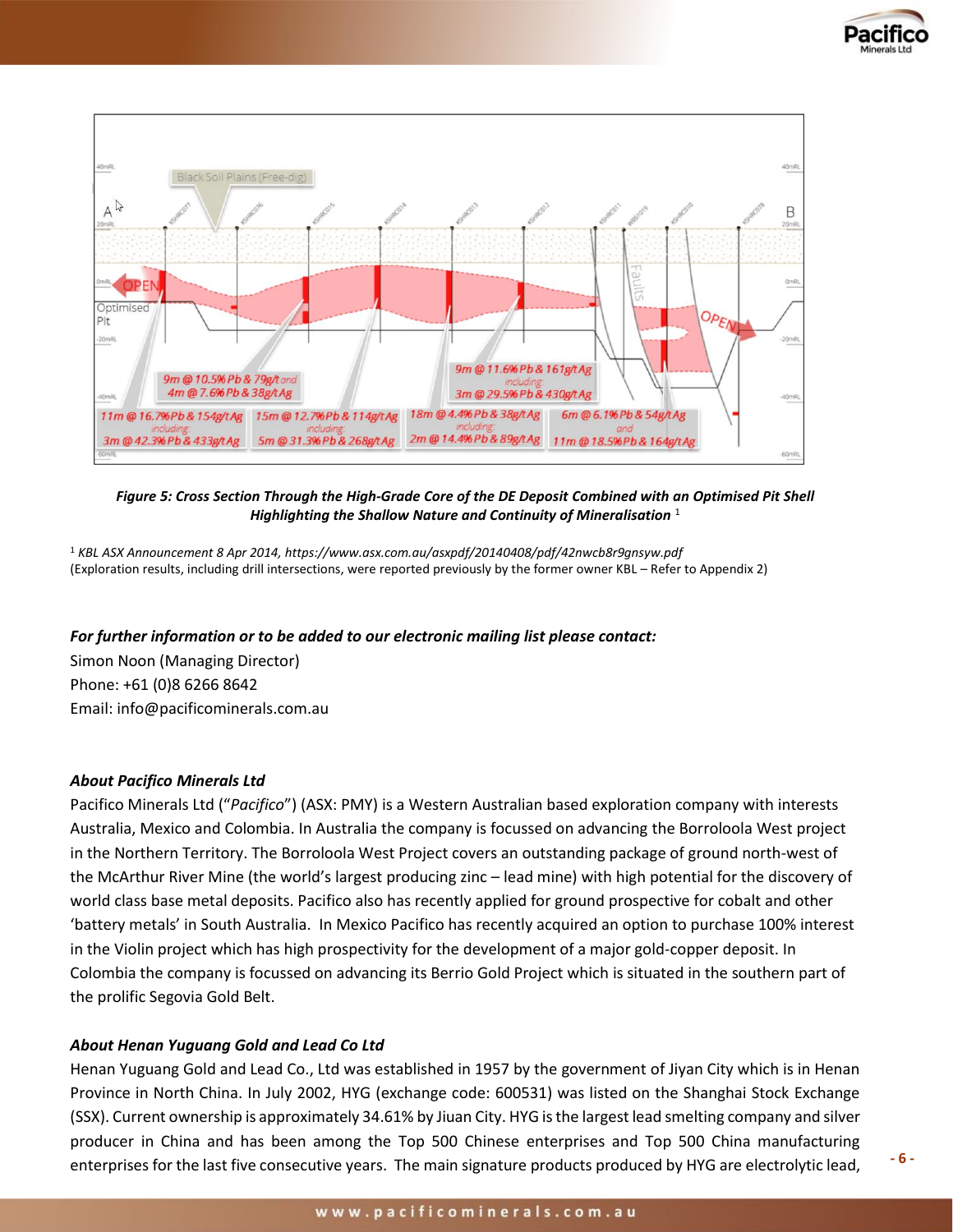

gold, silver and copper which are all registered at LME and LBMA respectively. In 2017, HYG produced 415,100 tonnes of electrolytic lead, 110,000 tonnes of copper, 958 tonnes of silver, 7,383 kg of gold and achieved sales of about US 2,684 million. HYG's plants are largely quite modern, focussed on development of industrial technology and are environmentally-friendly. Its recently-refurbished lead smelting plant has achieved full automation. More information can be found on the HYG website; http://www.yggf.com.cn/en/.

### *Competent Person Statement*

The information in this announcement that relates to the Sorby Hills project is based on information compiled by Mr David Pascoe, who is a Member of the Australian Institute of Geoscientists. Mr Pascoe is contracted to Pacifico Minerals Limited. Mr Pascoe has sufficient experience which is relevant to the style of mineralisation and type of deposit under consideration and to the activity which he is undertaking to qualify as a Competent Person as defined in the 2012 Edition of the "Australasian Code for Reporting of Exploration Results, Mineral Resources and Ore Reserves". Mr Pascoe consents to the inclusion in this announcement of the matters based on information in the form and context in which it appears.

All exploration results and historic mineral resources referred to in this announcement were previously reported by KBL Mining Limited pursuant to JORC 2004. Pacifico understands that this information has not been updated since to comply with the JORC Code 2012 but believes the information has not materially changed since it was last reported. It is possible that following evaluation and/or further exploration work the currently reported estimates and confidence in the prior reported exploration results may materially change and hence will need to be reported afresh under and in accordance with the JORC Code 2012. Pacifico has not independently validated the former owner's estimates or exploration results and therefore is not to be regarded as reporting, adopting or endorsing those estimates.

#### *Forward Looking Statements*

Certain statements in this document are or maybe "forward-looking statements" and represent Pacifico's intentions, projections, expectations or beliefs concerning among other things, future exploration activities. The projections, estimates and beliefs contained in such forward-looking statements necessarily involve known and unknown risks, uncertainties and other factors, many of which are beyond the control of Pacifico, and which may cause Pacifico's actual performance in future periods to differ materially from any express or implied estimates or projections. Nothing in this document is a promise or representation as to the future. Statements or assumptions in this document as to future matters may prove to be incorrect and differences may be material. Pacifico does not make any representation or warranty as to the accuracy of such statements or assumptions.

The interpretations and conclusions reached in this announcement are based on current geological theory and the best evidence available to the authors at the time of writing. It is the nature of all scientific conclusions that they are founded on an assessment of probabilities and, however high these probabilities might be, they make no claim for absolute certainty. Any economic decisions which might be taken based on interpretations or conclusions contained in this announcement will therefore carry an element of risks.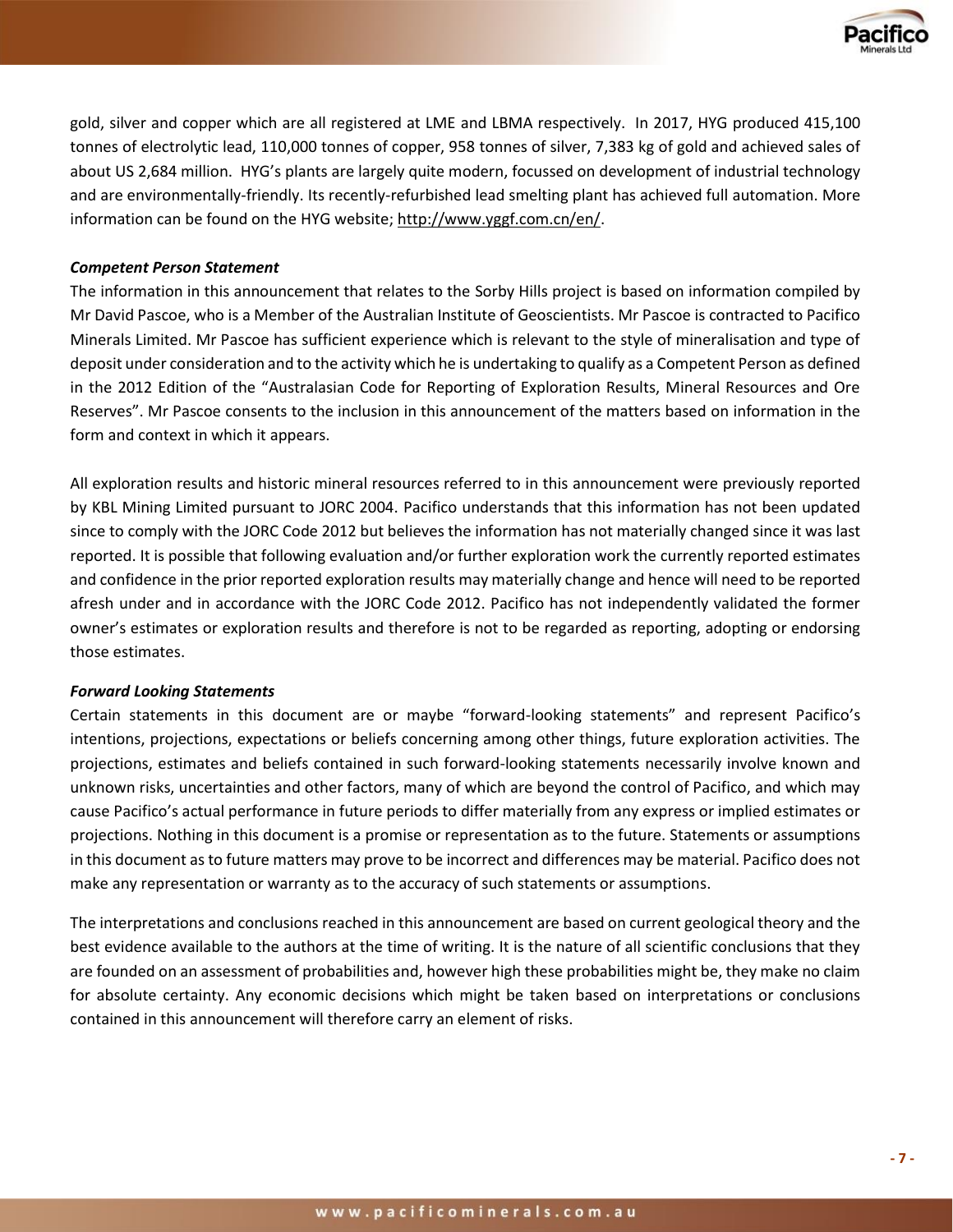

# **APPENDIX 1**

| $\mathbb{R}$<br>Classification        | Ore Type               | Tonnes (kT) | <b>Pb %</b> | Zn% | Ag ppm | Pb+Zn% |
|---------------------------------------|------------------------|-------------|-------------|-----|--------|--------|
| <b>Indicated</b>                      | Oxidised               | 371         | 5.0         | 0.2 | 54     | 5.3    |
|                                       | Fresh                  | 2,017       | 6.0         | 0.5 | 63     | 6.5    |
|                                       | <b>Total Indicated</b> | 2,387       | 5.8         | 0.5 | 61     | 6.3    |
| <b>Inferred</b>                       | Oxidised               | 36          | 5.1         | 0.4 | 51     | 5.5    |
|                                       | Fresh                  | 320         | 5.3         | 0.3 | 60     | 5.6    |
|                                       | <b>Total Inferred</b>  | 356         | 5.3         | 0.3 | 59     | 5.6    |
| <b>Total Indicated &amp; Inferred</b> |                        | 2,743       | 5.8         | 0.4 | 61     | 6.2    |

# **Sorby Hills Project DE Deposit. Mineral Resource Estimate at a cut-off of 2.5% Pb <sup>1</sup>**

<sup>1</sup>*KBL ASX Announcement 8 Apr 2014, https://www.asx.com.au/asxpdf/20140408/pdf/42nwcb8r9gnsyw.pdf*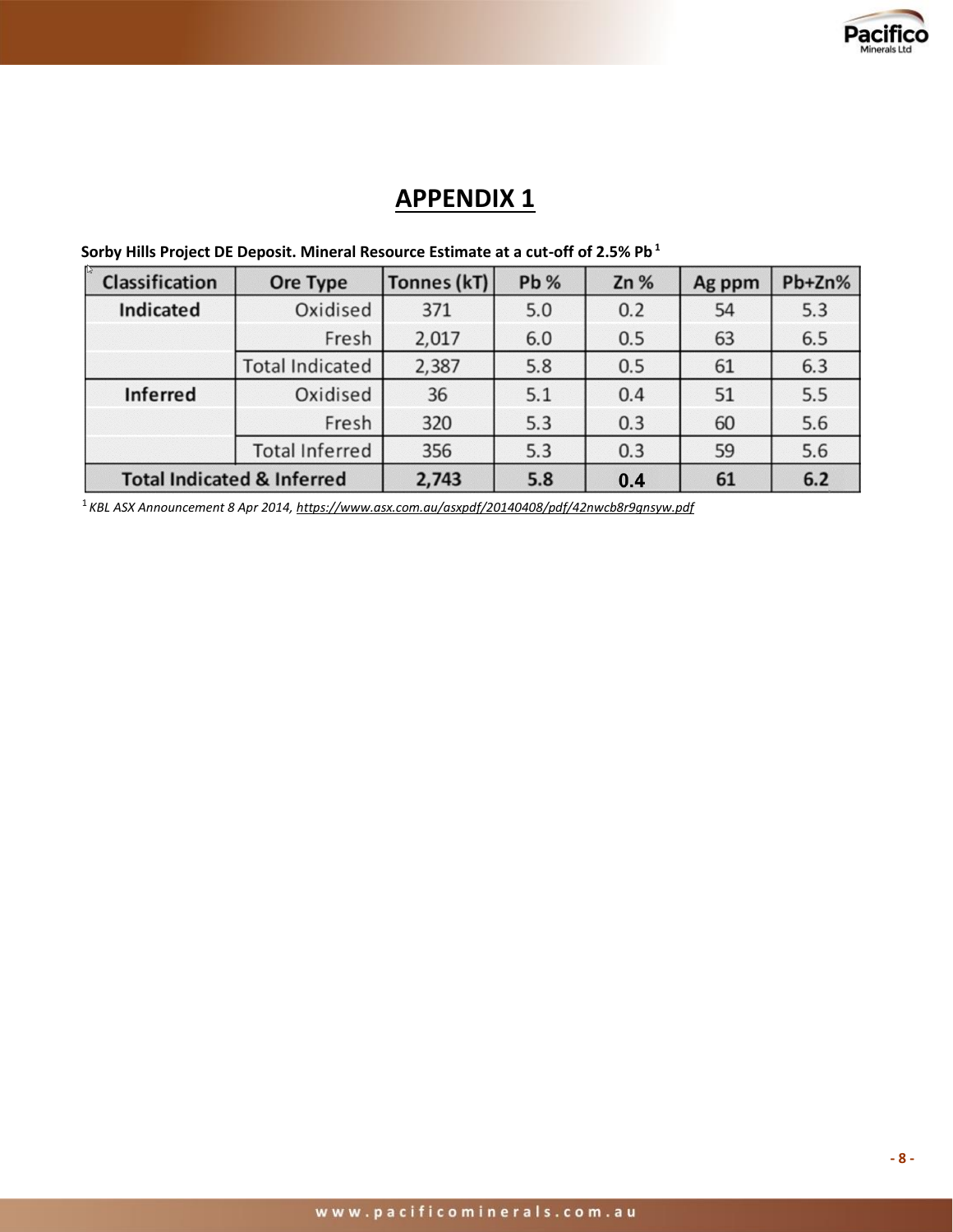

# **APPENDIX 2**

\*Exploration results (Metallurgical testwork recovery results and drill intersections in Figure 5) were reported previously by the former owner KBL (*KBL ASX Announcement 8 Apr 2014,* https://www.asx.com.au/asxpdf/20140408/pdf/42nwcb8r9gnsyw.pdf).

- The results were reported under the JORC Code 2004
- Pacifico consider the results reliable. The metallurgical testwork was carried out by a reputable company (AMML in 2011) and reported in KBL's ASX announcement to the ASX of 8 Apr 2014. The drill intersections quoted in figure 5 are derived from historical drill intersections which were reviewed and assessed by former owners KBL as being representative, having acceptable recoveries and analysed at reputable laboratories with appropriate QAQC.
- Metallurgical testwork was carried out for previous owners KBL on selected drill core as part of a testwork program to determine bulk specific gravity, reagents consumption and recoveries with flotation and bond ball mill work index.
- The drill intersections were part of drilling programs carried out by previous owners between 1973 and 2011.
- No more recent metallurgical testwork or drilling has been carried out.
- Both the metallurgical results and drill intersections require verification by Pacifico before reporting the results in accordance with the JORC Code 2012.
- Pacifico intends to undertake detailed reviews and reassessments of all aspects of the project in the next 6 to 18 months including further drilling. Funding for these activities will be subject to capital raising by Pacifico.